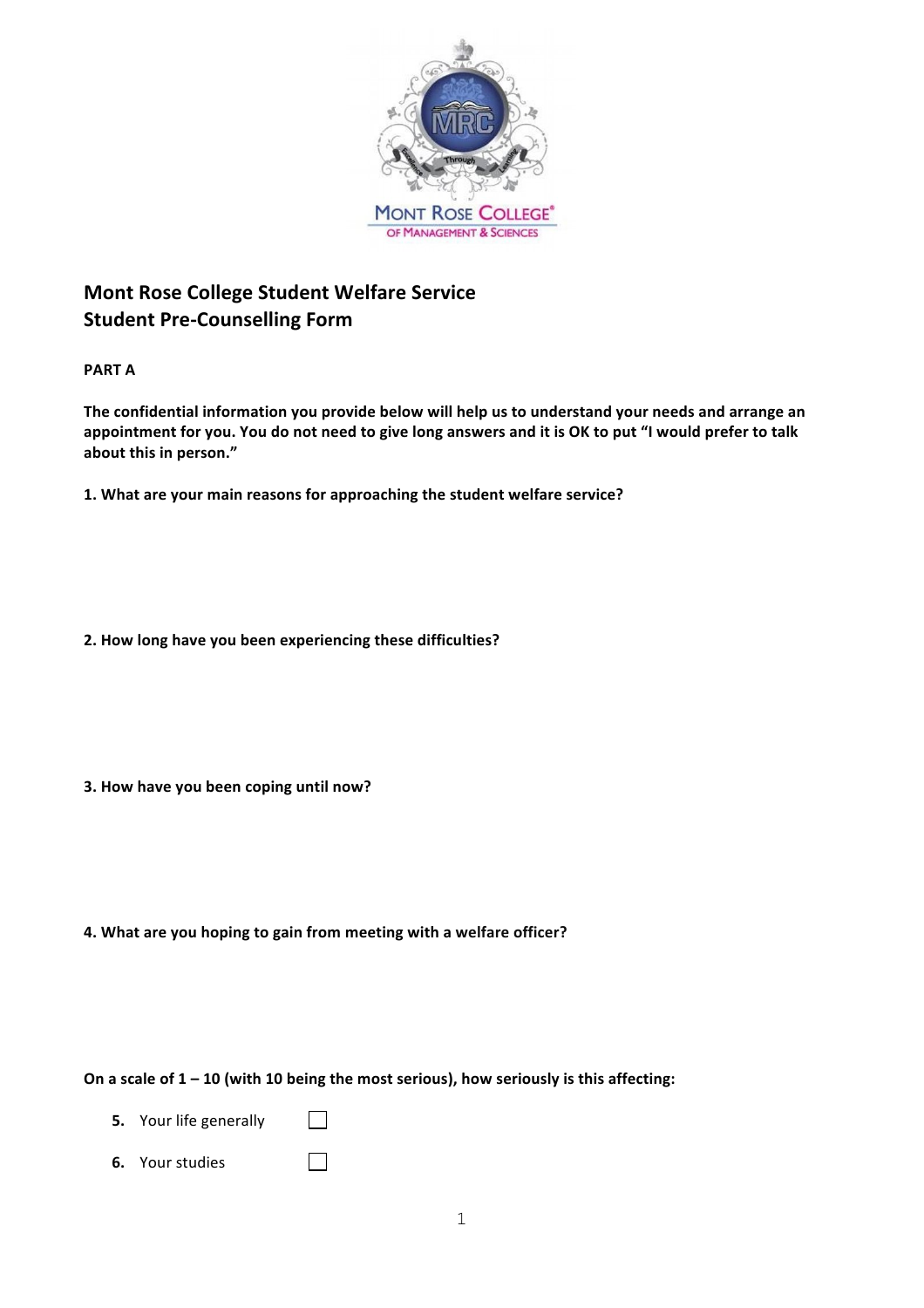# 7a. Do you ever experience difficulties with any of the following?

| Self-harm                       | Υ | N |
|---------------------------------|---|---|
| Thoughts of ending your life    | Υ | N |
| Eating                          | Y | N |
| Alcohol and drug use            | Υ | N |
| Fears of being harmed by others | Υ | N |
| Thoughts of harming others      | Υ | N |

7b. If you have answered yes to any of the questions above, can you please expand below:

#### **8. Is there anything else that would be helpful to know?**

**Please continue to Part B**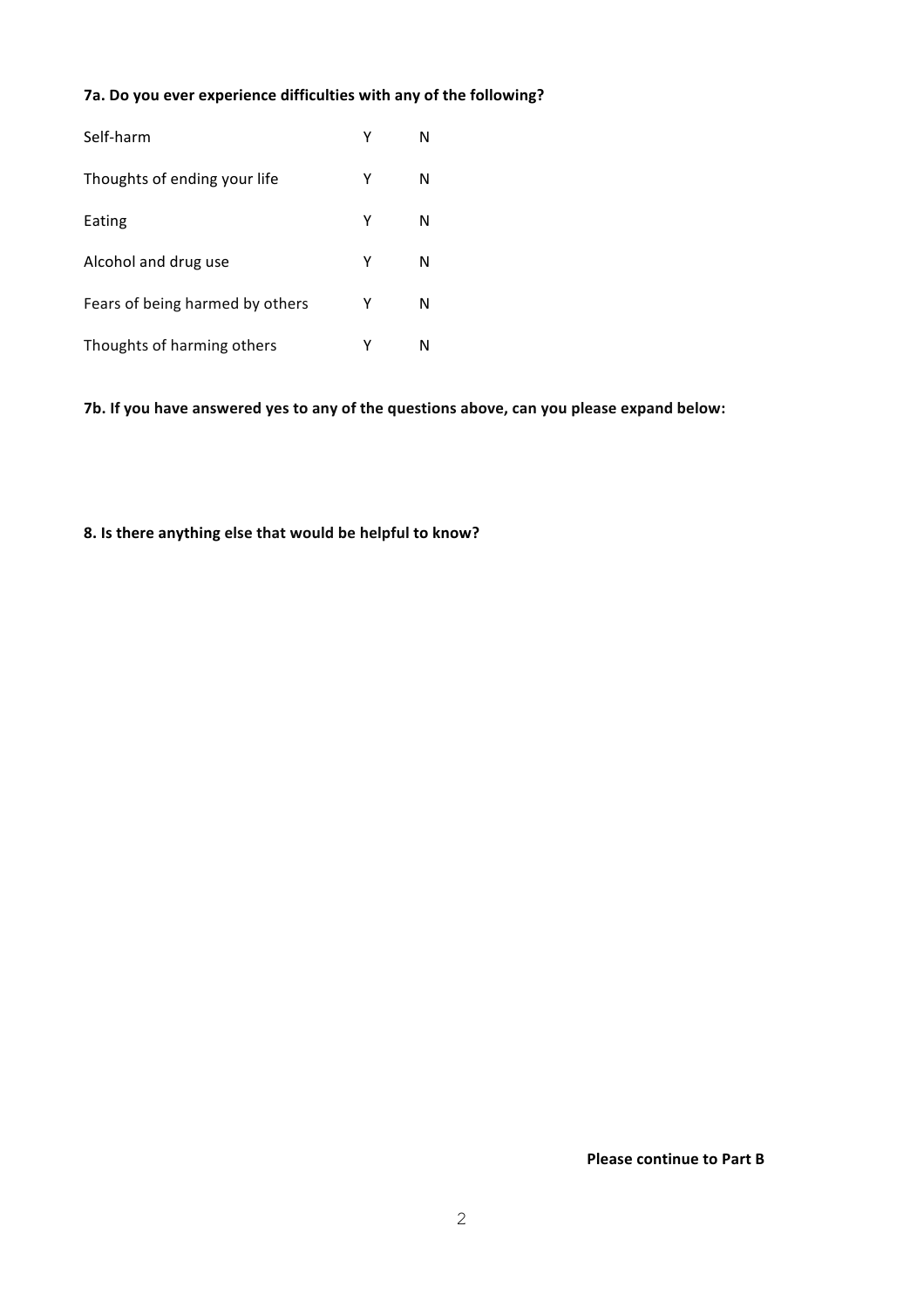# **PART B**

The information in Part B is requested for record-keeping and statistical purposes; it will not be used outside the Service in any way that identifies individuals. If you are completing this form electronically, you can type into the grey areas, which will expand to fit your answers. The 'TAB' key will automatically take you from one question to the next. All the information you provide is covered under the terms of the Data Protection Act 1998. 

#### **Personal Details**

| Your full name:                                                                           |                  |
|-------------------------------------------------------------------------------------------|------------------|
| Date of birth (day/month/year)                                                            |                  |
| Your telephone number:                                                                    |                  |
| Is it OK to leave a message on your<br>answerphone?                                       | Yes<br><b>No</b> |
| Is it OK to or send a text message to your<br>phone?                                      | Yes<br>No        |
| Your @mrcollege.ac.uk email:<br>(This is the email address we will use to<br>contact you) |                  |

## **Academic Details**

| Department or Faculty:                                         |                                     |  |  |  |  |  |
|----------------------------------------------------------------|-------------------------------------|--|--|--|--|--|
| Subject:                                                       |                                     |  |  |  |  |  |
| Foundation     HND     DET     Top-up     MBA<br>Course Level: |                                     |  |  |  |  |  |
| $\vert$ 4<br>5 or more                                         |                                     |  |  |  |  |  |
| Are you registered as:                                         |                                     |  |  |  |  |  |
| A UK student $\Box$ An international student (not EU) $\Box$   | A European student (not UK) $\vert$ |  |  |  |  |  |
| Do you expect to graduate this year?                           | Yes<br>No                           |  |  |  |  |  |
| Are you studying:                                              | Full-time<br>Part-time              |  |  |  |  |  |

#### **Relevant medical information**

| Current GP:                                                |            |           |  |  |  |  |
|------------------------------------------------------------|------------|-----------|--|--|--|--|
|                                                            |            |           |  |  |  |  |
| Current Medication, if any:                                |            |           |  |  |  |  |
|                                                            |            |           |  |  |  |  |
| Other forms of help you have used previously or currently: |            |           |  |  |  |  |
|                                                            | Previously | Currently |  |  |  |  |
| GP (for related issues)                                    |            |           |  |  |  |  |
| Counsellor / Therapist                                     |            |           |  |  |  |  |
| Psychologist                                               |            |           |  |  |  |  |
| Psychiatrist                                               |            |           |  |  |  |  |
| Other kind of specialist help                              |            |           |  |  |  |  |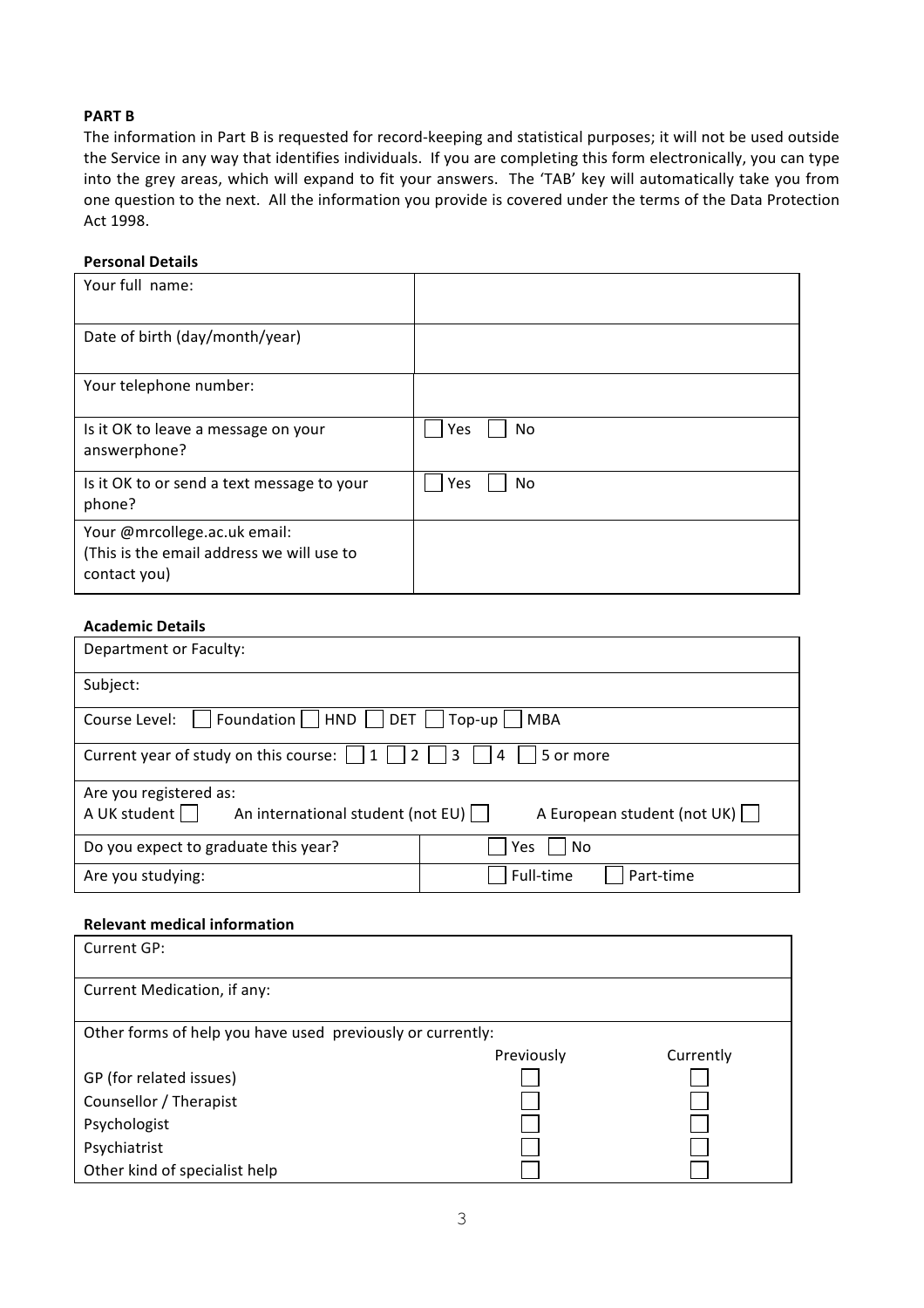|                                                                                |                                                                                         | Have you used the Student Welfare Service before?<br>No<br>Yes |    |    |    |     |                |   | Avai           |   |    |  |             |
|--------------------------------------------------------------------------------|-----------------------------------------------------------------------------------------|----------------------------------------------------------------|----|----|----|-----|----------------|---|----------------|---|----|--|-------------|
|                                                                                | If you can remember, please indicate when:                                              |                                                                |    |    |    |     |                |   | labil<br>ity   |   |    |  |             |
|                                                                                |                                                                                         |                                                                |    |    |    |     |                |   |                |   |    |  | for<br>your |
| first appointment                                                              |                                                                                         |                                                                |    |    |    |     |                |   |                |   |    |  |             |
| Please put a cross $(X)$ in the boxes below when you are <b>NOT</b> available: |                                                                                         |                                                                |    |    |    |     |                |   |                |   |    |  |             |
|                                                                                |                                                                                         |                                                                |    |    |    |     |                |   |                |   |    |  |             |
|                                                                                |                                                                                         | 9am                                                            | 10 | 11 | 12 |     | $\overline{2}$ | 3 | $\overline{4}$ | 5 | 6  |  |             |
|                                                                                | Mon                                                                                     |                                                                |    |    |    | 1pm |                |   |                |   |    |  |             |
|                                                                                | Tue                                                                                     |                                                                |    |    |    |     |                |   |                |   |    |  |             |
|                                                                                | Wed                                                                                     |                                                                |    |    |    |     |                |   |                |   |    |  |             |
|                                                                                | Thu                                                                                     |                                                                |    |    |    |     |                |   |                |   |    |  |             |
|                                                                                | Fri                                                                                     |                                                                |    |    |    |     |                |   |                |   |    |  |             |
|                                                                                |                                                                                         |                                                                |    |    |    |     |                |   |                |   |    |  |             |
|                                                                                |                                                                                         |                                                                |    |    |    |     |                |   |                |   |    |  |             |
|                                                                                | Please note very restricted availability is likely to delay your counseling session.    |                                                                |    |    |    |     |                |   |                |   |    |  |             |
|                                                                                |                                                                                         |                                                                |    |    |    |     |                |   |                |   |    |  |             |
|                                                                                |                                                                                         |                                                                |    |    |    |     |                |   |                |   |    |  |             |
|                                                                                | Are you in London during the next vacation?<br>If so, please indicate the likely dates: |                                                                |    |    |    |     |                |   |                |   |    |  |             |
|                                                                                |                                                                                         |                                                                |    |    |    |     |                |   |                |   |    |  |             |
|                                                                                |                                                                                         |                                                                |    |    |    |     |                |   |                |   |    |  |             |
|                                                                                | Do you have any special requirements regarding accessing the building? $\Box$ Yes       |                                                                |    |    |    |     |                |   |                |   | No |  |             |
| If so, please describe:                                                        |                                                                                         |                                                                |    |    |    |     |                |   |                |   |    |  |             |
|                                                                                |                                                                                         |                                                                |    |    |    |     |                |   |                |   |    |  |             |
|                                                                                |                                                                                         |                                                                |    |    |    |     |                |   |                |   |    |  |             |

## **Referral information**

| Referred by: Who suggested that you came to see a welfare officer? |                |                                     |  |  |
|--------------------------------------------------------------------|----------------|-------------------------------------|--|--|
| No-one (self-referral)                                             | Lecturer       | <b>MRC Officer</b>                  |  |  |
| Friend                                                             | Other academic | GP                                  |  |  |
| Family member                                                      | Partner        | Other<br>(please describe)          |  |  |
| Mental Health/Counselling Service                                  |                | <b>Student Union Advice Service</b> |  |  |

# **Equality, Diversity and Inclusion Monitoring Form**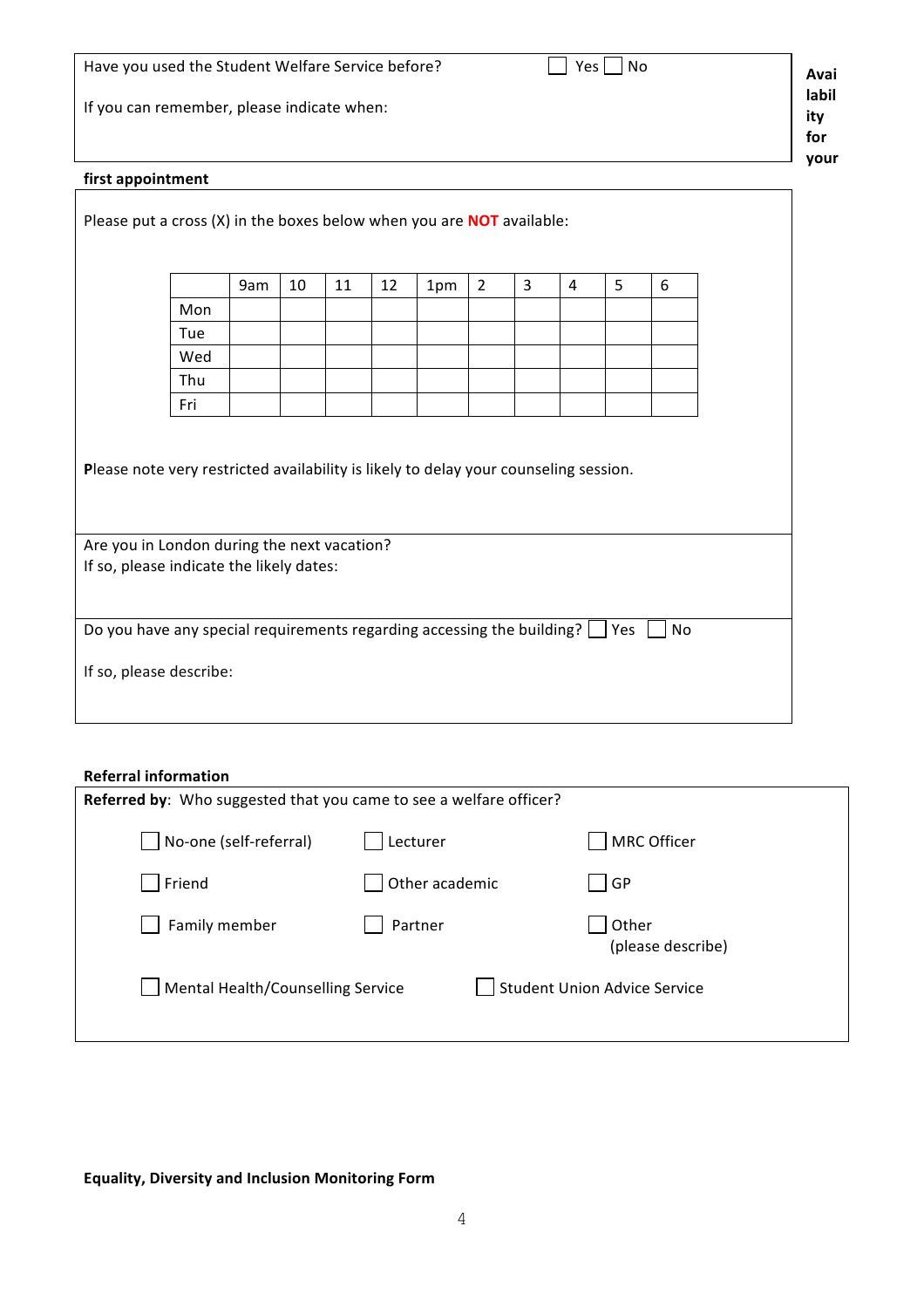The equality Challenge Unit (ECU) encourages institutions to collect equality monitoring data to help develop a deeper understanding of students and any potential barriers they face: http://www.ecu.ac.uk/guidanceresources/using-data-and-evidence/collecting-data/

| <b>Disability</b>                                                                                                                                                                                                                                                           |
|-----------------------------------------------------------------------------------------------------------------------------------------------------------------------------------------------------------------------------------------------------------------------------|
| Are you disabled? $ $ <b>Yes</b><br><b>No</b>                                                                                                                                                                                                                               |
| If yes, please select:<br>$\Box$ Two or more impairments and/or disabling medical conditions<br>$\Box$ A specific learning difficulty such as dyslexia, dyspraxia or AD(H)D<br>$\Box$ A social/communication impairment such as Asperger's syndrome/other autistic spectrum |
| disorder<br>$\Box$ A long standing illness or health condition such as cancer, HIV, diabetes, chronic heart<br>disease, or epilepsy<br>A mental health condition, such as depression, schizophrenia or anxiety disorder                                                     |
| $\Box$ A physical impairment or mobility issues, such as difficulty using arms or using a wheelchair<br>or crutches<br>$\Box$ Deaf or a serious hearing impairment                                                                                                          |
| $\Box$ Blind or a serious visual impairment uncorrected by glasses<br>$\Box$ A disability, impairment or medical condition that is not listed above                                                                                                                         |
| Ethnicity.                                                                                                                                                                                                                                                                  |
| Which of the following options best describes how you think of yourself:                                                                                                                                                                                                    |
| Asian / Asian British                                                                                                                                                                                                                                                       |
| Bangladeshi<br>Chinese                                                                                                                                                                                                                                                      |
| Indian                                                                                                                                                                                                                                                                      |
| Pakistani                                                                                                                                                                                                                                                                   |
|                                                                                                                                                                                                                                                                             |
| Black / African / Black British / Caribbean<br>African                                                                                                                                                                                                                      |
| Caribbean<br>Any other Black / African / Caribbean background, please describe                                                                                                                                                                                              |
| <b>Multiple ethnic groups</b>                                                                                                                                                                                                                                               |
| White and Asian<br>White and Black African                                                                                                                                                                                                                                  |
| White and Black Caribbean                                                                                                                                                                                                                                                   |
|                                                                                                                                                                                                                                                                             |
| White<br>British / English / Northern Irish / Scottish / Welsh                                                                                                                                                                                                              |
| Irish                                                                                                                                                                                                                                                                       |
| Traveller                                                                                                                                                                                                                                                                   |
|                                                                                                                                                                                                                                                                             |
| Other ethnic group                                                                                                                                                                                                                                                          |
| Arab                                                                                                                                                                                                                                                                        |
|                                                                                                                                                                                                                                                                             |
| <b>Nationality:</b>                                                                                                                                                                                                                                                         |
| Gender:                                                                                                                                                                                                                                                                     |
| Which of the following options best describes how you think of yourself:                                                                                                                                                                                                    |
| Man (including trans man)                                                                                                                                                                                                                                                   |
| Non-binary<br>Woman (including trans woman)                                                                                                                                                                                                                                 |
|                                                                                                                                                                                                                                                                             |